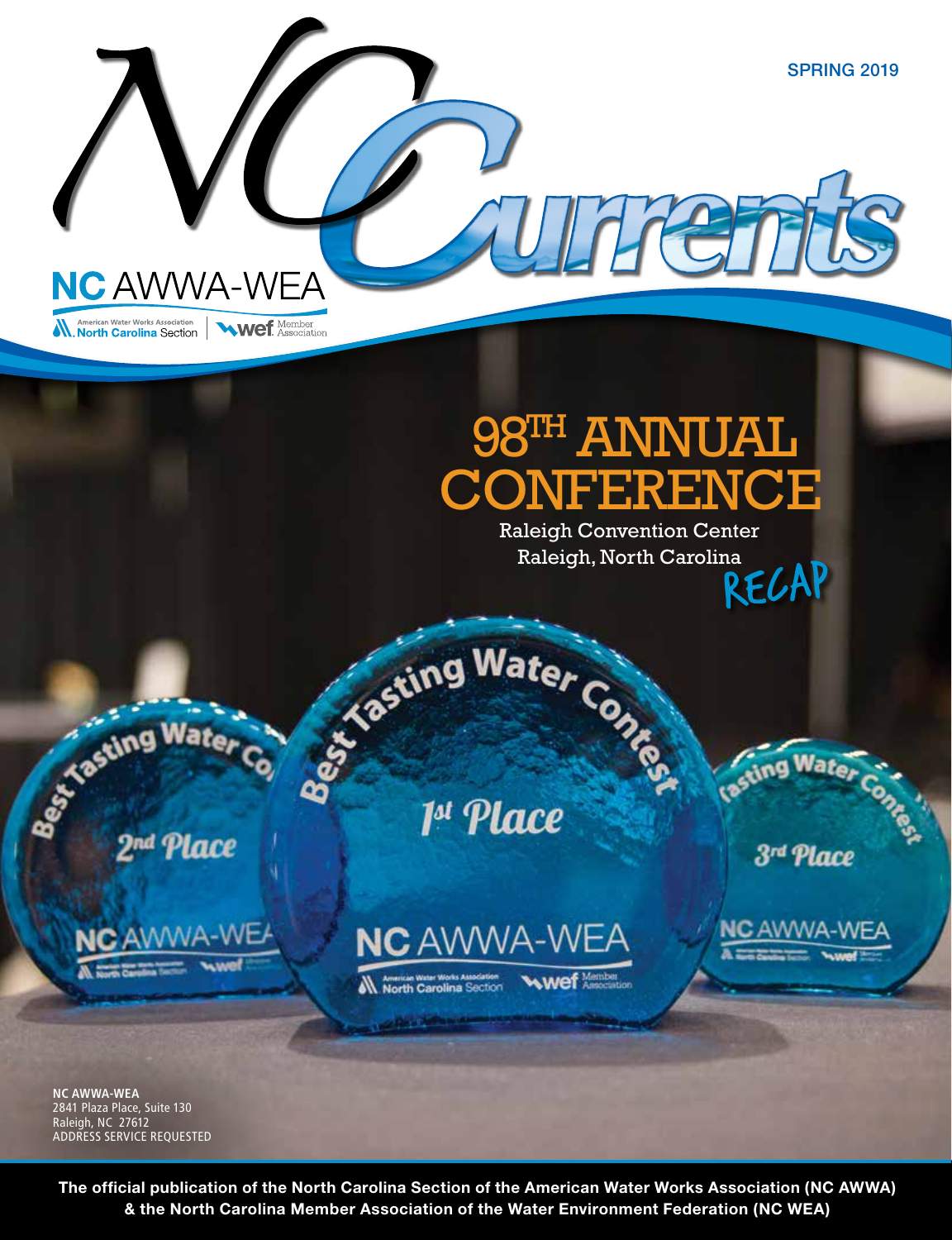# 93TH ANNIVAL CONFERENCE RECAP

### **STORM DAMAGE RISK REDUCTION:**

### **Permanent Canal Closures and Pumps: A Design-Build Overview and Lessons Learned**

As presented at the 98th Annual Conference of NC AWWA-WEA By John Take PE, P.Eng., M.Eng., ENV SP, Senior Vice President, Water, Stantec Consulting Services, Inc.



Figure 1: Aerial photograph of the 17th Street station with major PCCP components labeled. Interim control structures, which are now being removed, are visible in the lower right hand of this photograph. All three stations were designed for the water hydrostatic, boat impact, wave, 200 mph hurricane wind, and unbalanced loads resulting from the stability analysis for each structure.

**Hurricane storm damage risk**<br>
reduction is a significant and<br>
growing challenge around the reduction is a significant and world. In the United States, slower moving and wetter tropical storm events are combining with a surging coastal exposure population to cause more damage than ever before. In 2017, Hurricanes Harvey, Irma, and Maria combined to cause the most expensive year of damage seen in the last 38 hurricane seasons.

Locally, the Carolinas coastal counties – which have more than doubled their population since 1980 – were hit with Category 1 strength winds in 2018, when Hurricane Florence lingered over the area, wreaking havoc with its flood-inducing rainfalls.

Our challenge within the water community should be to share pertinent lessons learned from prior major events such as Hurricane Katrina, which devastated New Orleans in 2005. Here are ours.

Completed in April 2018, the \$731-million Permanent Canal Closures and Pumps (PCCP) design-build project represents the final component of the Hurricane and Storm Damage Risk Reduction System (HSDRRS) that serves the greater New Orleans region. This new system included a set of design guidelines that resulted from a top-to-bottom rethinking of the US Army Corps of Engineers (USACE) Gulf Coast levee design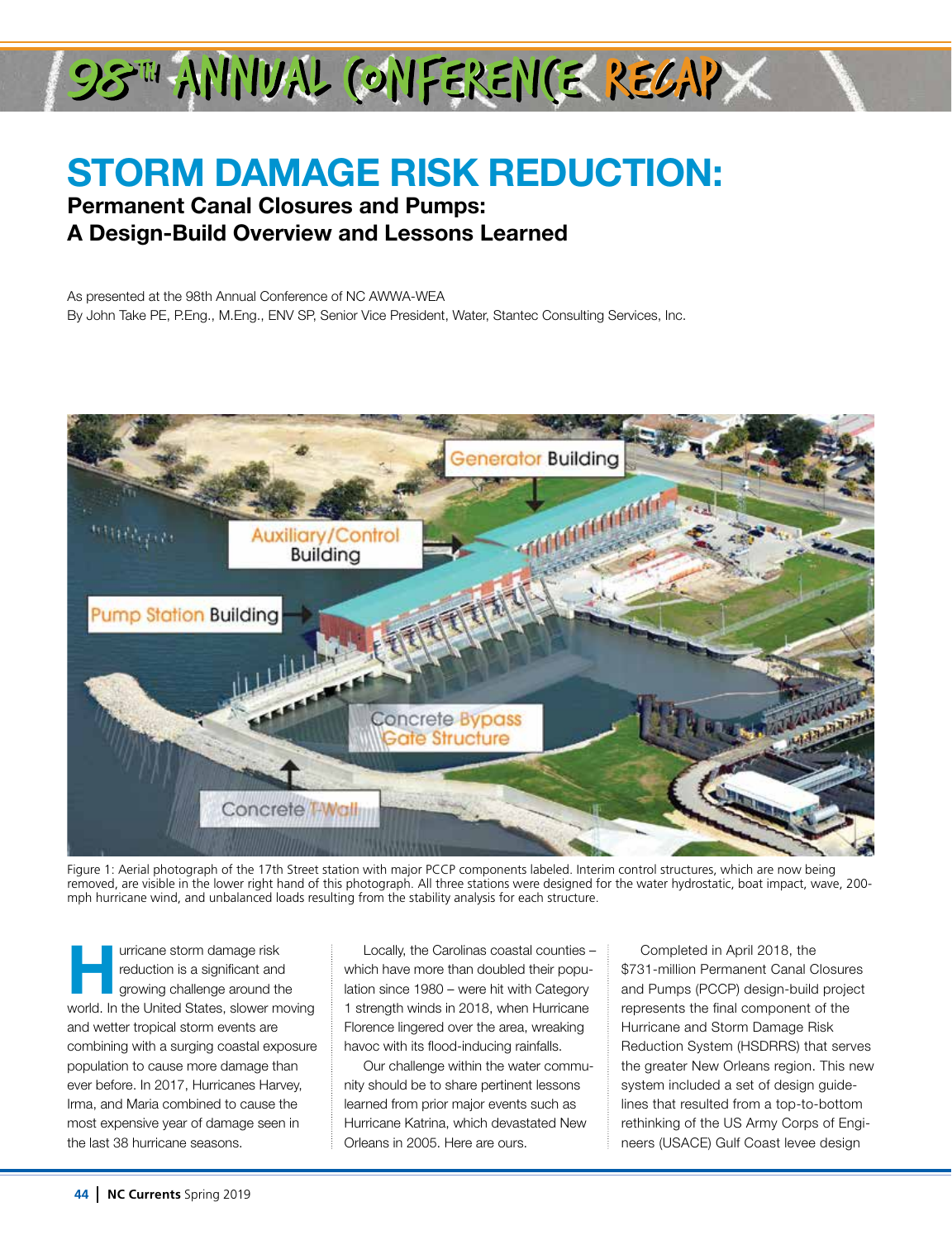### **SISTH ANNUAL CONFERENCE RECAP**

approaches, based on lessons learned from Hurricane Katrina.

The City of New Orleans is drained primarily by three outfall canals that flow north from the city into Lake Pontchartrain: the 13,500-ft-long 17th Street Canal, the 11,000-ft-long Orleans Avenue Canal, and the 15,000-ft-long London Avenue Canal. During Hurricane Katrina, rather than draining the city, the 200-ft-wide canals provided conduits for the storm surge to rush into the city through well-documented levee and floodwall failures. This occurred prior to the development of floodwall overtopping conditions.

The three massive pumping stations that comprise the PCCP project are designed to reduce New Orleans's risk of flood surges from Lake Pontchartrain and help the low-lying city maintain its critical drainage flows in the event of a major storm. This system of levees, floodwalls, floodgates, and pump stations is designed to withstand the surging lake levels from a storm that has a 1% chance of being equaled or exceeded each year, commonly known as the 100-year storm.

Among its key project requirements were the stipulated pumping capacities for the three facilities: 12,500 cfs for the 17th Street pumping station, 2,700 cfs for the Orleans Avenue pumping station, and 9,000 cfs for the London Avenue pumping station. The stations had to protect against storm surge to an elevation of 18 ft above sea level as measured by the National Geodetic Vertical Datum, and also plan for key components, such as pump station walls, to achieve a design life of 100 years.

Within this context, here are my top 10 risk factors coastal communities should consider and address in future builds:

Risk Factor #1 – Develop, Resource, and Charter Strong Teams for D-B Projects. Design-build projects require each participant to communicate effectively with the entire project supply chain, while focusing on their direct client and contract. The PCCP project was delivered in a highly transparent and collaborative manner. Key representatives of the USACE, Louisiana's



Figure 2: Interior of the 17th Street Pump Station showing its array of siphon discharge tubes and combination of blue vertical gear-motors: 2,500 HP motors for the 900 cfs pumps in the foreground and 5,000 HP motors driving the 1,800 cfs pumps in the background.



Figure 3: Bypass gate structure at London Avenue outfall canal site.

Coastal Protection and Restoration Authority, PCCP Constructors, and Stantec's design team were co-located in New Orleans to build a cohesive project delivery team, facilitate communication,

and rapidly address questions, concerns, and issues in real time. Stantec also used a distributed design delivery model that included some 500 team members from more than 50 offices across North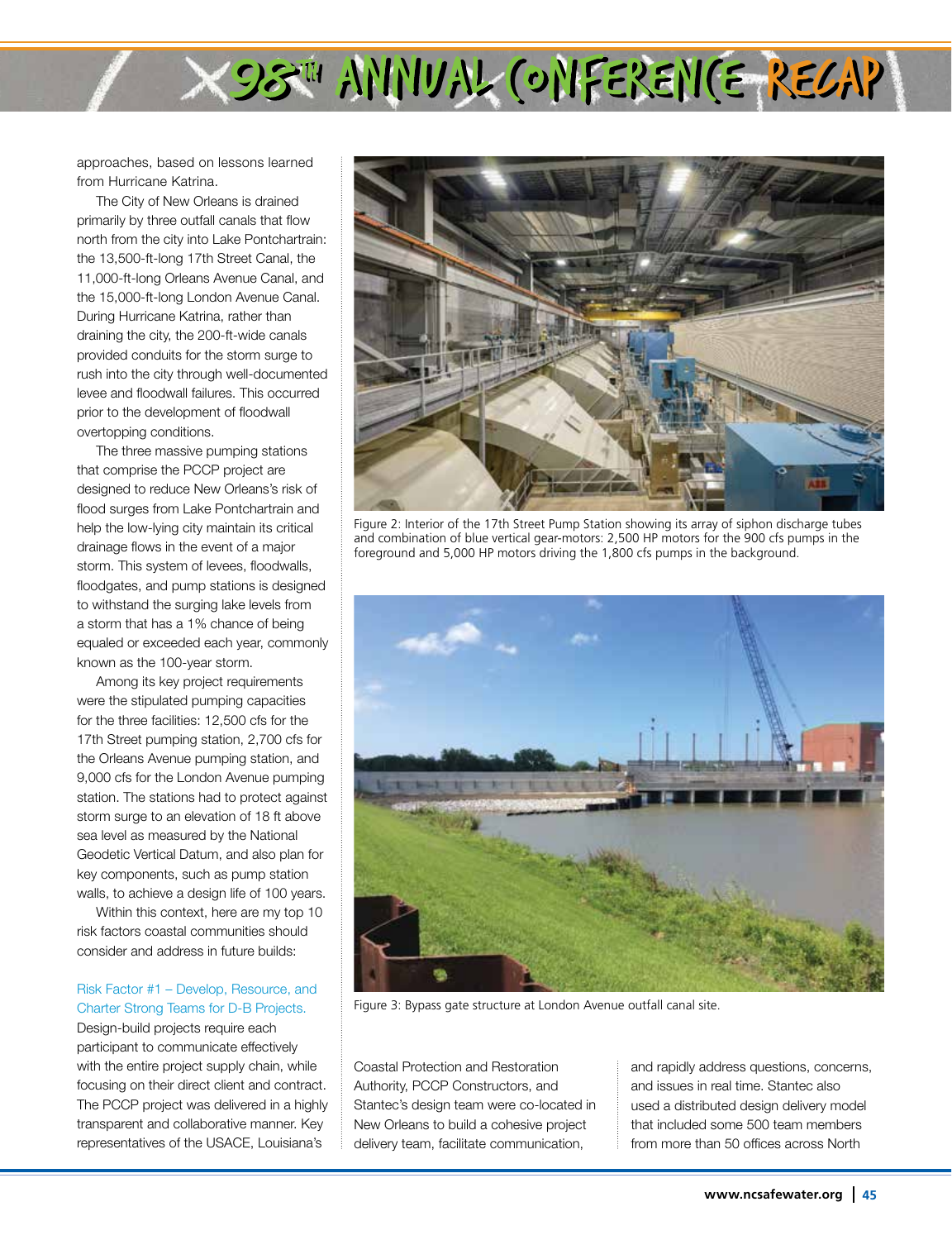SSTH HILLING (ONFERENCE RECAP)

America, in addition to 16 specialty subconsultants. The entire team further reduced its delivery risk through an effective chartering process and creation of a mission-based team mentality focused on serving the community of New Orleans.

#### Risk Factor #2 – Early Planning for Start-Up.

Achieving the successful commissioning and hand-over of a project described by over 2,300 drawings and 150 specifications contained in 140 design packages spanning 350 separate conformance review submittals is challenging. The team reduced the risk of final acceptance testing during commissioning (and future facility performance issues) by implementing a detailed 58-page approach focused on early testing. This ensured the design and fabrication of major components was successful prior to their shipment to the installation sites.

#### Risk Factor #3 – Create Clear Procedures for Fast-Tracked Construction.

Certain elements of the PCCP project were designed and constructed prior to the overall design being completed. This fast-tracked process was necessary to implement the required construction sequence. Figure 3 shows the gravity flow bypass gate structure at the London Avenue Outfall Canal. This structure was constructed at-risk early in the project to allow for simultaneous rainfall event drainage and in-the-dry pumping station construction using large OPEN CELL™ cofferdams. A robust process for atrisk construction like this is critical to fast-tracked project success, along with prioritization of early procurement decisions and effective review processes.

#### Risk Factor #4 – Team Safety.

Completing large projects using a performance-oriented, fast-tracked, design-build approach makes many personal demands on the team. In New Orleans, we took the time to diligently safeguard all individuals, as team members with viable work / life balances are more likely to be undistracted, healthy,



Figure 4: Early dredging at 17th Street outfall canal site.

and safety-conscious over the life of the project. At times, it was necessary to mandate time-off periods for team members who naturally felt drawn to overcommitting on such a critical project to the community of New Orleans.

#### Risk Factor #5 – Know and Respect the Critical Path.

The risk of major project disruptions can be largely mitigated through effective project communications, particularly when it comes to the fundamental goals and expectations of the involved parties. For example, the owner and end operators of the facilities expect they will get what they asked for through contract conformance. The construction contractor expects the design and review process will not stop construction in the field, and the design professionals expect they will be able to meet their environmental, ethical, code, and contract obligations all while keeping to the scheduled critical path. Developing a "project-first" mentality shared by all team members – while knowing and respecting expectations and obligations – goes a long way to reducing delivery risks.

#### Risk Factor #6 –

System of Well-Connected Parts. Hurricanes have become notorious for exploiting vulnerabilities and weak links in the infrastructure they encounter, resulting in the need for a clear, consistent, and systematic approach to risk reduction. The New Orleans drainage system dates to colonial times and includes many long-lived facilities operated by the Sewerage and Water Board of New Orleans, formed in 1899.

By 2005, the piecemeal drainage components operated by multiple entities had created a system in name only. Not all sections had been developed, levels of reliability varied, and transitions between protective systems with differing capability had not been hardened. The influence of the dimension of time (leading to ground subsidence, moving populations, and changing hurricane patterns) also created systematic challenges. Using this knowledge, the HSDRRS design criteria called for system integration and awareness of all points of connectivity, failure modes, and possible interactions between the various facilities.

#### Risk Factor #7 – Focus on Redundancy, Reliability, Resiliency, and Adaptability.

In addition to the need for redundancy (no single points of failure) and to enable personnel to operate the systems safely for up to five days without access to the electrical grid or other supporting utilities, the USACE requested the design be adaptable to future conditions like